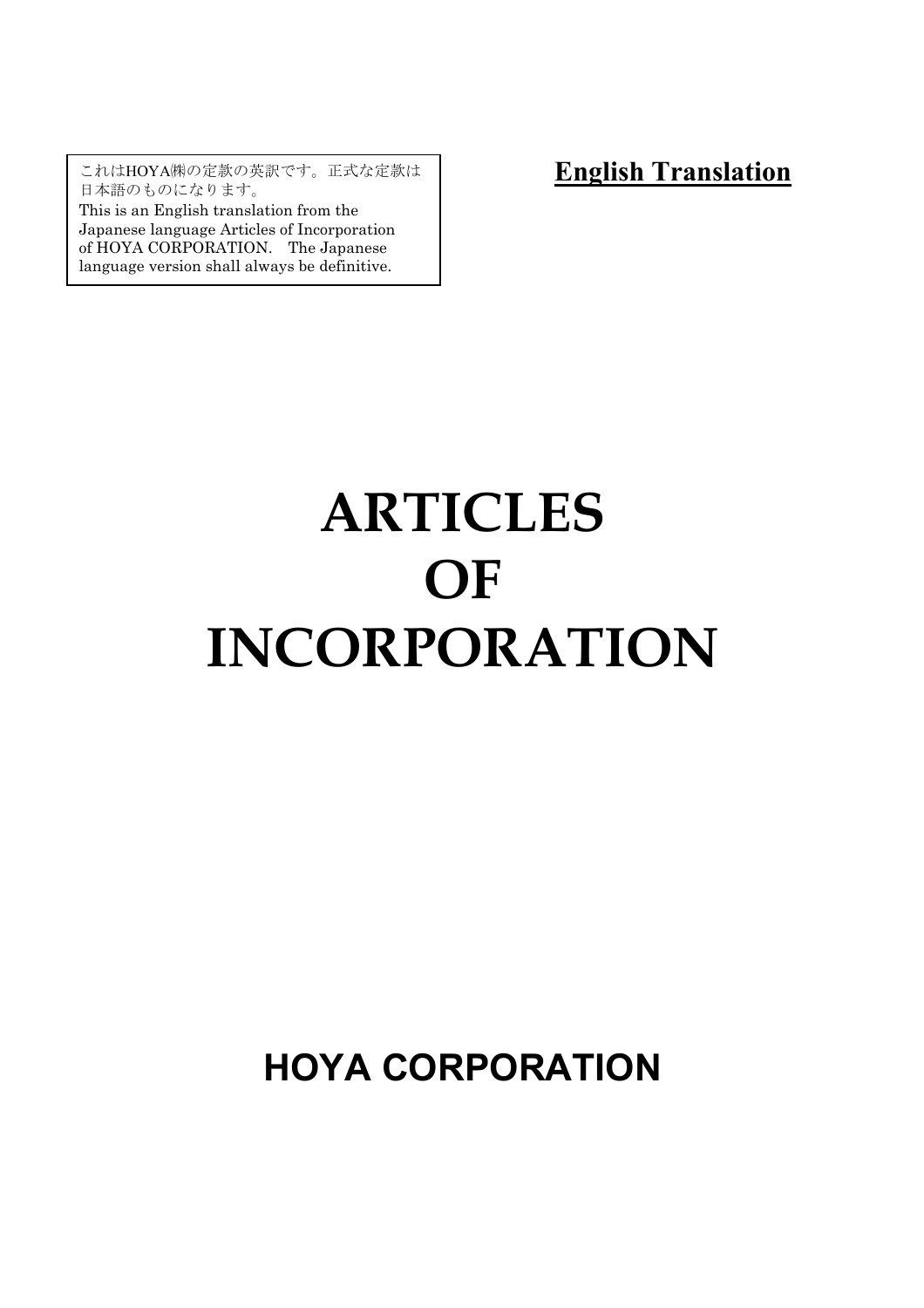# **ARTICLES OF INCORPORATION**

#### **CHAPTER 1 GENERAL**

#### *Article 1 (Trade Name)*

The name of the Company (in Roman letters) is HOYA KABUSHIKI KAISHA.

2. The name of the Company in English is HOYA CORPORATION.

#### *Article 2 (Purposes)*

The business purposes of the Company are as follows:

- (1) Manufacture and sale of various glass and ceramic products
- (2) Manufacture and sale of various chemicals and chemical products
- (3) Manufacture and sale of electronics related materials, components and equipment
- (4) Manufacture and sale of electro-optics related materials, components and equipment
- (5) Manufacture and sale of optical glass, optical equipment and related products
- (6) Manufacture and sale of measuring devices and their components
- (7) Manufacture and sale of eyeglass lenses, eyeglass frames, ophthalmic equipment and related medical instruments
- (8) Manufacture and sale of contact lenses and related medical instruments
- (9) Manufacture and wholesale and retail sale of intraocular lenses
- (10) Manufacture and sale of medical products, quasi-medical products, medical materials and equipment for medical use
- (11) Provision of various services relating to the medical field
- (12) Manufacture and sale of tableware, household articles and related products
- (13) Manufacture and sale of artistic and craft products and decorative products for interior decoration
- (14) Development and sale of software
- (15) Provision of information processing services, information provider services and other information services
- (16) Export and import of any of the foregoing products
- (17) Any business incidental or relating to any of the foregoing

# *Article 3 (Location of Principal Office)*

The principal office of the Company shall be located in Shinjuku-ku, Tokyo.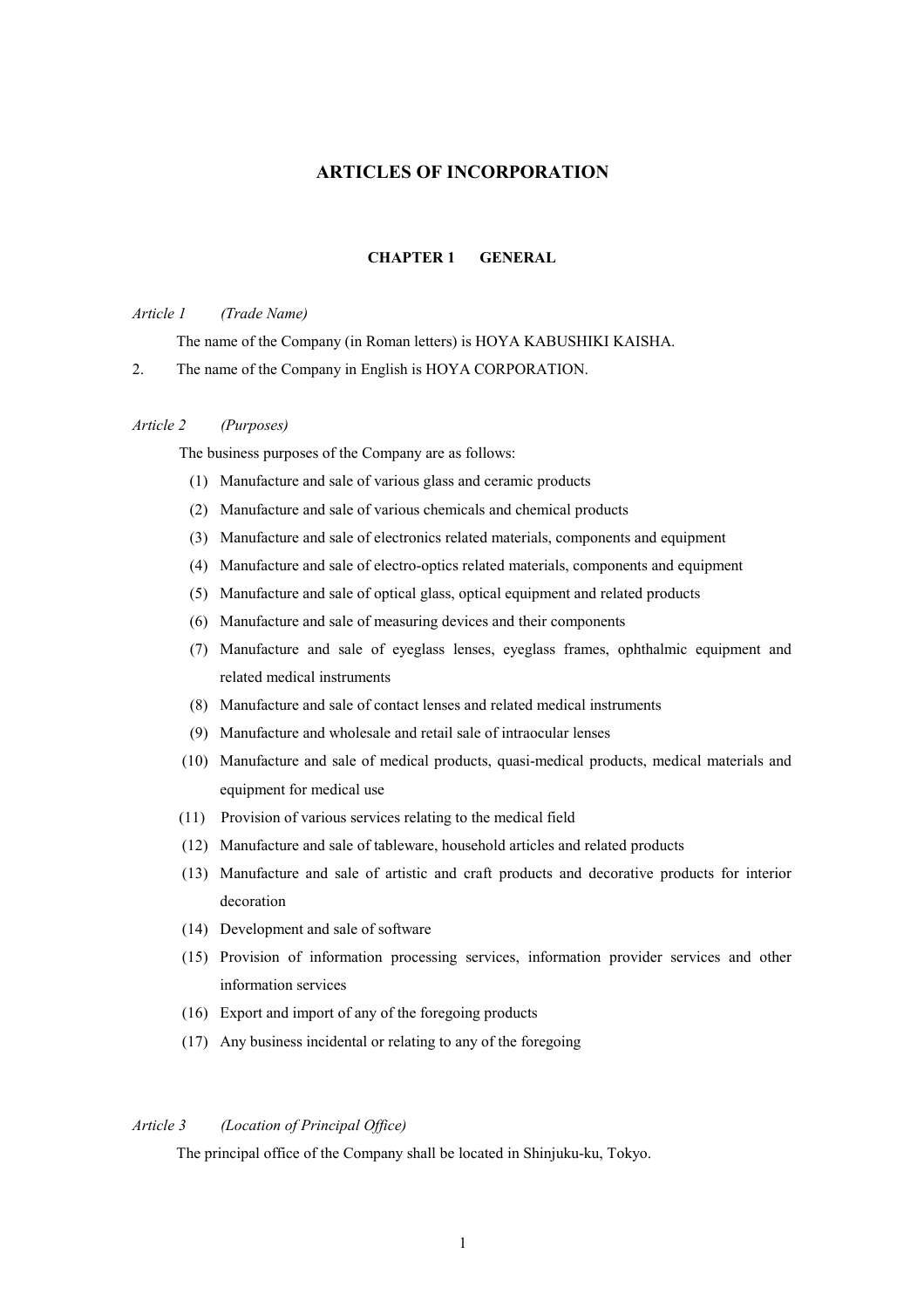#### *Article 4 (Method of Public Notices)*

The method of public notices of the Corporation shall be electronic public notices; provided, however, that if the Corporation is unable to give an electronic public notice because of an accident or any other unavoidable reason, public notices of the Corporation may be given in the Nihon Keizai Shimbun.

#### *Article 5 (Corporate Structure of Corporation with Committees of the Board)*

The Company is a company with Nomination Committees, etc and, in addition to convening General Meetings of Shareholders and electing Directors, shall establish or appoint a Board of Directors, a Nominating Committee, an Audit Committee, a Compensation Committee and an Auditor.

#### **CHAPTER 2 SHARES**

# *Article 6 (Total Number of Shares Authorized to be Issued)*

The total number of shares authorized to be issued by the Company shall be one billion, two hundred fifty million, five hundred nineteen thousand and four hundred (1,250,519,400) shares.

*Article 7 (Number of Shares comprising One Unit (Tangen))*

One hundred shares shall constitute one Unit (*tangen*) of shares in the Company.

#### *Article 8 (Rights of Shareholders holding Less than One Unit)*

A shareholder holding less than one Unit shall not be entitled to exercise rights other than the following:

- (1) The rights provided in Article 189, Paragraph 2 of the Companies Code.
- (2) The right to be allotted newly offered shares or new share subscription rights on a pro rata basis according to the number of shares held by such shareholder.
- (3) The right to request the Company to sell to such shareholder such number of shares as, when aggregated with the shares already held by such shareholder, would comprise one Unit.

# *Article 9 (Share Register Administrator)*

The Company shall appoint a Share Register Administrator for shares issued by the Company.

2. The Company shall select the Share Register Administrator and its business office and give public notice thereof.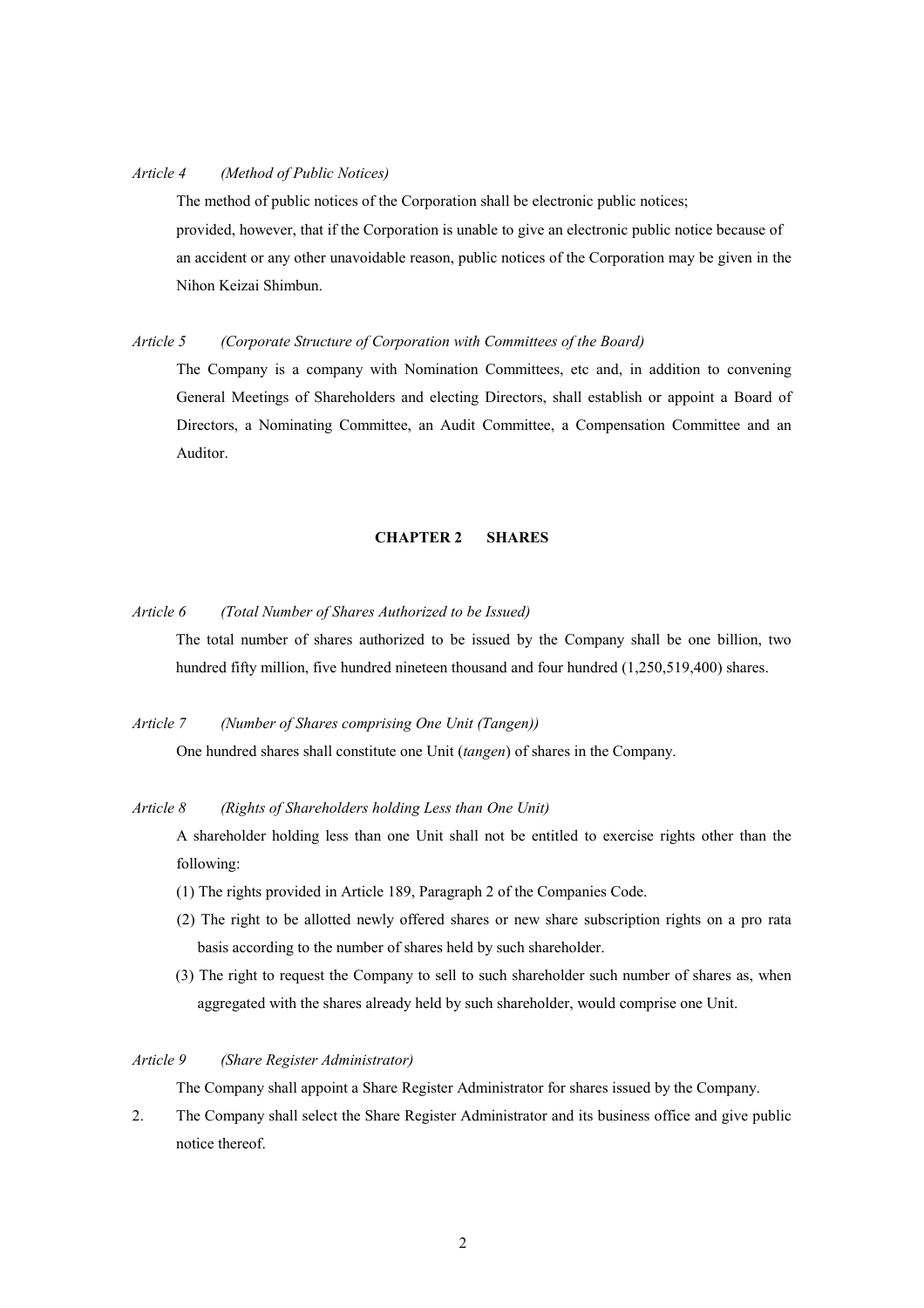3. The Register of Shareholders and the Register of New Share Subscription Rights and the Register of Lost Certificates shall be maintained at the business office of the Share Register Administrator, and any other procedures concerning the handling of shares shall be established by the Share Register Administrator and not the Company.

#### *Article 10 (Share Handling Rules)*

In addition to the rules established by applicable law, and these Articles of Incorporation, rules regarding Shares and New Share Subscription Rights shall be governed by the Share Handling Rules established by the Company.

# **CHAPTER 3 GENERAL MEETINGS OF SHAREHOLDERS**

# *Article 11 (Convocation)*

An Ordinary General Meeting of Shareholders of the Company shall be convened in June every year. An Extraordinary General Meeting of Shareholders may be convened whenever necessary.

# *Article 12 (Record Date)*

The Record Date to exercise voting rights at an Ordinary General Meeting of Shareholders shall be March 31 of every year.

#### *Article 13 (Convener and Chairperson)*

The Director designated by the Board of Directors in advance shall convene a General Meeting of Shareholders pursuant to a resolution of the Board of Directors and shall act as chairperson unless otherwise provided by applicable law. In the event that such Director is unable to act, one of the other Directors shall act as convener and chairperson in accordance with the sequence previously determined by the Board of Directors.

2. The chairperson shall maintain discipline and keep the meeting in order.

#### *Article 14 (Method of Resolution)*

A Resolution of a General Meeting of Shareholders shall be adopted by a majority of the votes of the shareholders present and entitled to vote, unless otherwise provided by applicable law or by these Articles of Incorporation.

2. A Special Resolution (i.e., a resolution referred to in Article 309, Paragraph 2 of the Companies Code) of a General Meeting of Shareholders shall be adopted by at least two-thirds (2/3) of the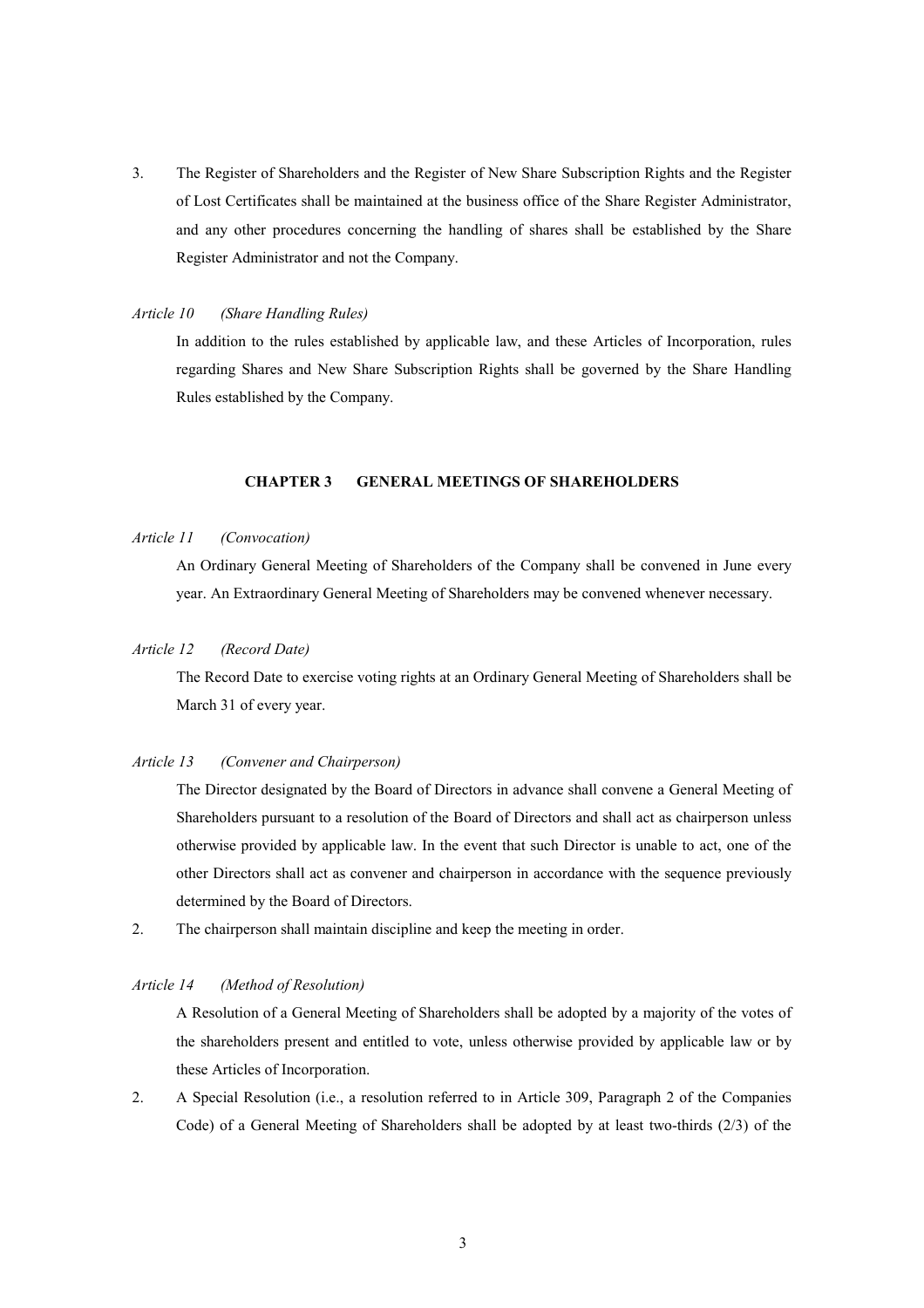votes of the shareholders present at a meeting at which shareholders representing at least one-third (1/3) of the total voting rights of all shareholders who are entitled to vote are present.

#### *Article15 (Exercise of Votes by Proxies)*

A shareholder may exercise voting rights by appointing as a proxy another shareholder having voting rights in the Company. In such case, a document substantiating the authority to act as a proxy must be submitted to the Company for each relevant General Meeting of Shareholders.

#### *Article 16 (Disclosure through Website)*

The Company may deem information relating to matters required to be included in annual reports, financial statements, consolidated financial statements or documentation provided in connection with any General Meeting of Shareholders to have been provided to shareholders if disclosed through the internet in accordance with applicable law.

# *Article 17 (Minutes)*

Proceedings of General Meetings of Shareholders shall be recorded in the minutes in accordance with applicable law.

#### **CHAPTER 4 DIRECTORS, THE BOARD OF DIRECTORS AND COMMITTEES**

#### *Article 18 (Number)*

The Company shall have not more than ten (10) Directors.

2. At least half of the Directors shall be Outside Directors (Outside Directors shall mean those provided for in Article 2, Item 15, of the Companies Code).

## *Article 19 (Election and Removal)*

Directors shall be elected and removed from office by a majority of the votes at a General Meeting of Shareholders at which shareholders representing at least one-third (1/3) of the total voting rights of shareholders entitled to vote are present.

2. Cumulative voting shall not be used in the election of Directors.

# *Article 20 (Term of Office)*

The term of office of each Director shall expire at the close of the Ordinary General Meeting of Shareholders relating to the last fiscal year ending within one (1) year of his or her election to office.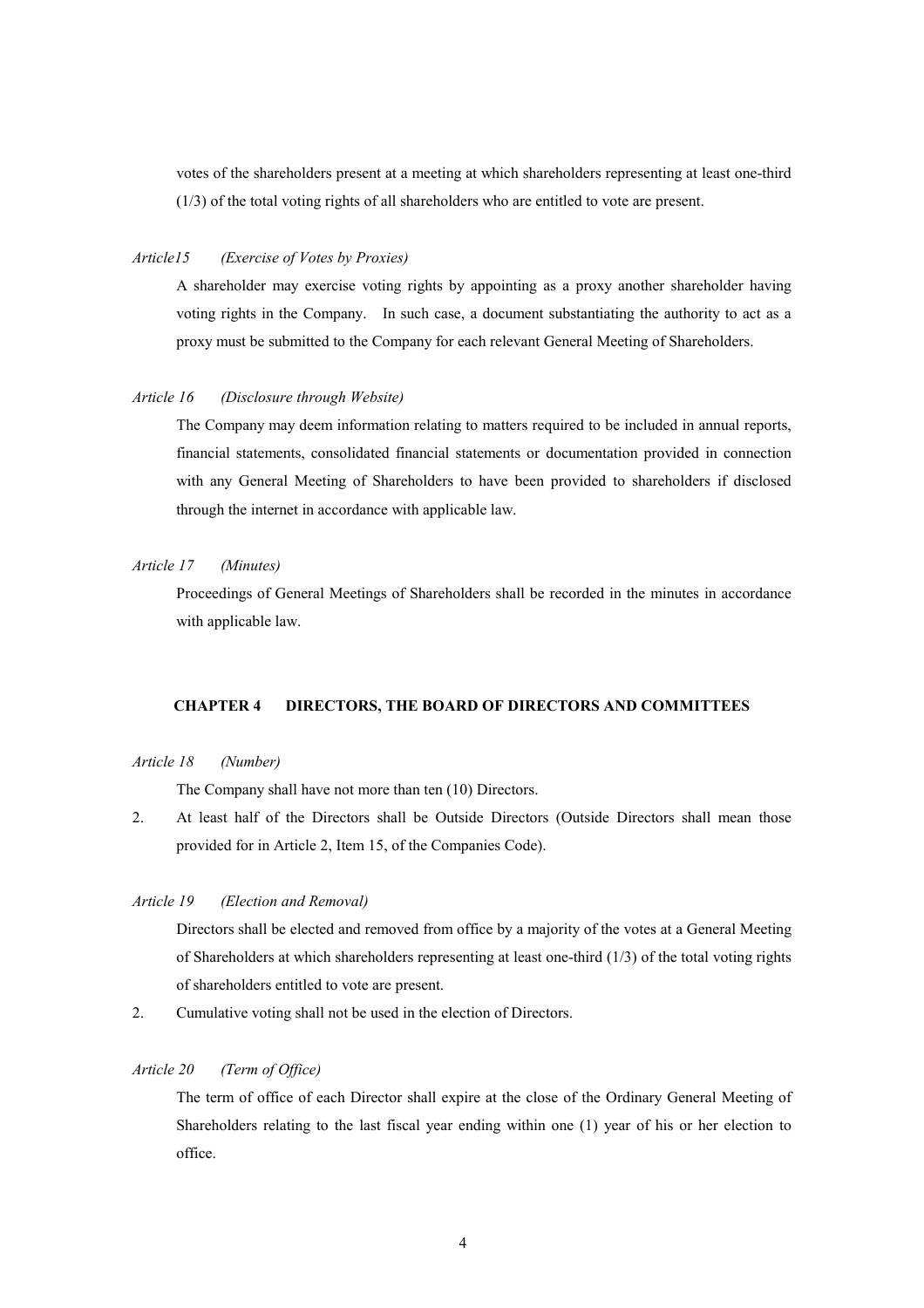#### *Article 21 (Convener and Chairperson of Meetings of the Board of Directors)*

Unless otherwise provided by applicable law, meetings of the Board of Directors shall be convened by a Director designated in advance by the Board of Directors, and that Director shall act as chairperson. In the event such Director is unable to act, one of the other Directors shall act as convener and chairperson in accordance with the sequence previously determined by the Board of Directors.

2. Notice of a Meeting of the Board of Directors shall be given to each Director three (3) days prior to the day of the meeting. However, in the event of an emergency, this period may be shortened.

#### *Article 22 (Resolution of Board of Directors)*

A resolution of the Board of Directors shall be adopted by a majority of the votes of the Directors present at a Meeting of the Board of Directors at which a majority of Directors who are eligible to vote on such resolution are present.

2. A resolution of the Board of Directors may be adopted without a meeting by the unanimous consent of all Directors eligible to vote on such resolution.

# *Article 23 (Minutes of Meetings of Board of Directors)*

Proceedings of Meetings of the Board of Directors shall be recorded in the minutes and the chairperson and all the Directors present shall affix their names and seals thereto in accordance with applicable law.

#### *Article 24 (Bylaws)*

In addition to applicable law and these Articles of Incorporation, the Bylaws adopted by the Board of Directors shall apply to matters concerning the Board of Directors.

# *Article 25 (Compensation, etc.)*

Compensation, bonuses, and other financial benefits received from the Company by Directors for the performance of their duties (hereinafter referred to as Compensation) shall be determined by resolution of the Compensation Committee.

#### *Article 26 (Exemption from Liability)*

The Company may, by resolution of the Board of Directors, exempt any Director (including any ex-Director) from liabilities provided for in Article 423, Paragraph 1 of the Companies Code.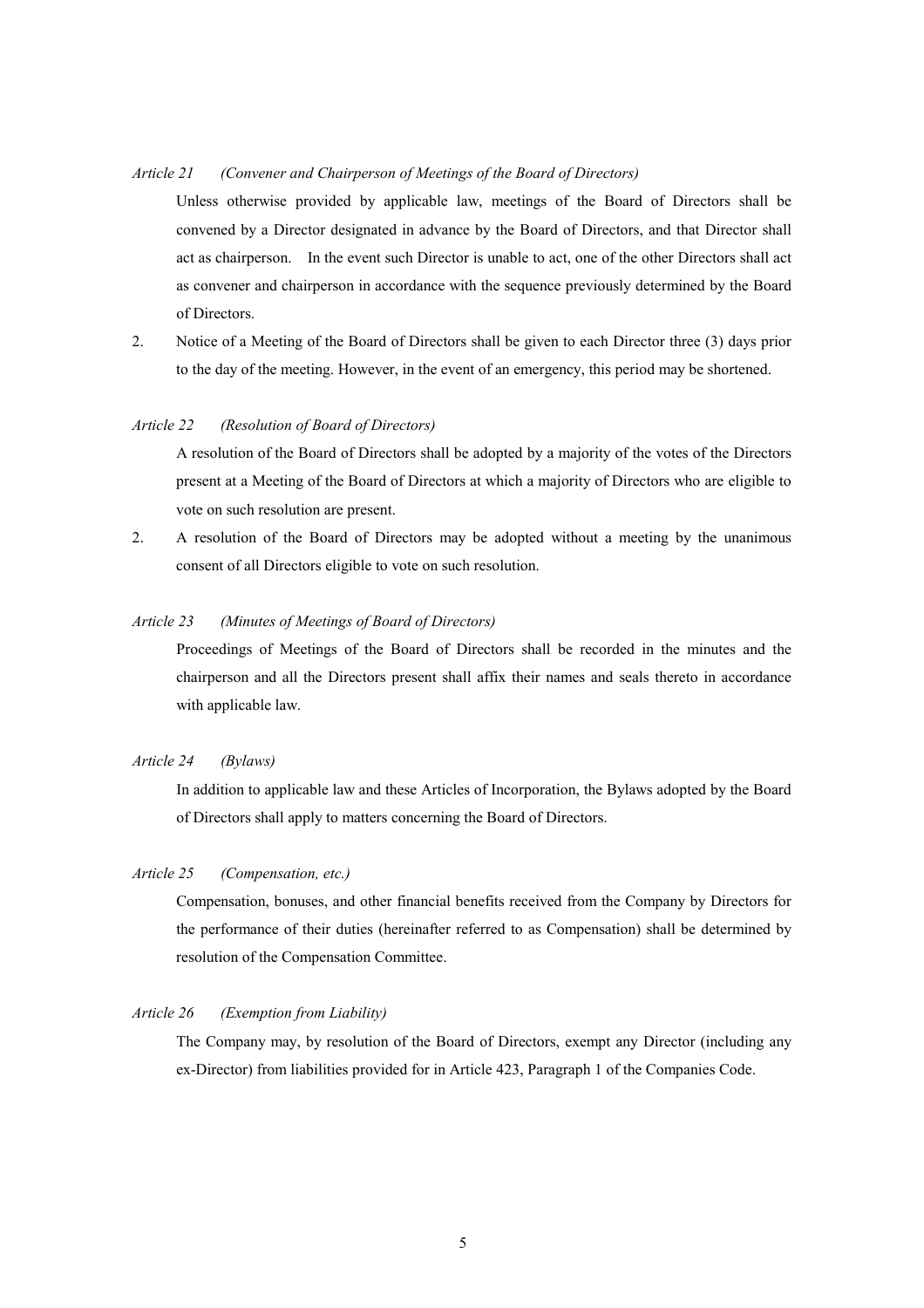#### *Article 27 (Agreements with Directors to Limit Liability)*

The Company may enter into agreements with Directors (excluding Directors with executive authority over operations, etc.) to limit liabilities provided for in Article 423, Paragraph 1 of the Companies Code which may be incurred by such Director in the future to an amount determined in advance which shall be not less than the greater of ten million yen (¥10,000,000) or the aggregate amount provided for by applicable law.

#### *Article 28 (Composition of Each Committee)*

Each committee shall consist of at least three (3) Directors.

- 2. Members of each committee shall be elected or removed by resolution of the Board of Directors.
- 3. A majority of members of the Nomination Committee and the Compensation Committee shall be Outside Directors of the Company.
- 4. A majority of members of the Audit Committee shall be Outside Directors and any member of the Audit Committee who is a Director other than such Outside Director, shall not be a person involved in carrying out the business of the Company or any subsidiary.

#### **CHAPTER 5 EXECUTIVE OFFICERS**

#### *Article 29 (Number)*

The Company shall have at least two (2) Executive Officers.

- *Article 30 (Election and Removal of Executive Officers and Representative Executive Officers etc.)* Executive Officers shall be elected and removed by resolution of the Board of Directors.
- 2. Representative Executive Officers shall be elected and removed by resolution of the Board of Directors.

# *Article 31 (Term of Office)*

The term of office of each Executive Officer shall expire at the close of the first Meeting of the Board of Directors convened after the close of the Ordinary General Meeting of Shareholders relating to the last business year ending within one (1) year of his or her election to office.

# *Article 32 (Division of Duties and Chain of Command)*

The Board of Directors shall, by resolution appoint one Chief Executive Officer from among the Representative Executive Officers and one Chief Financial Officer from among the Representative Executive Officers or Executive Officers.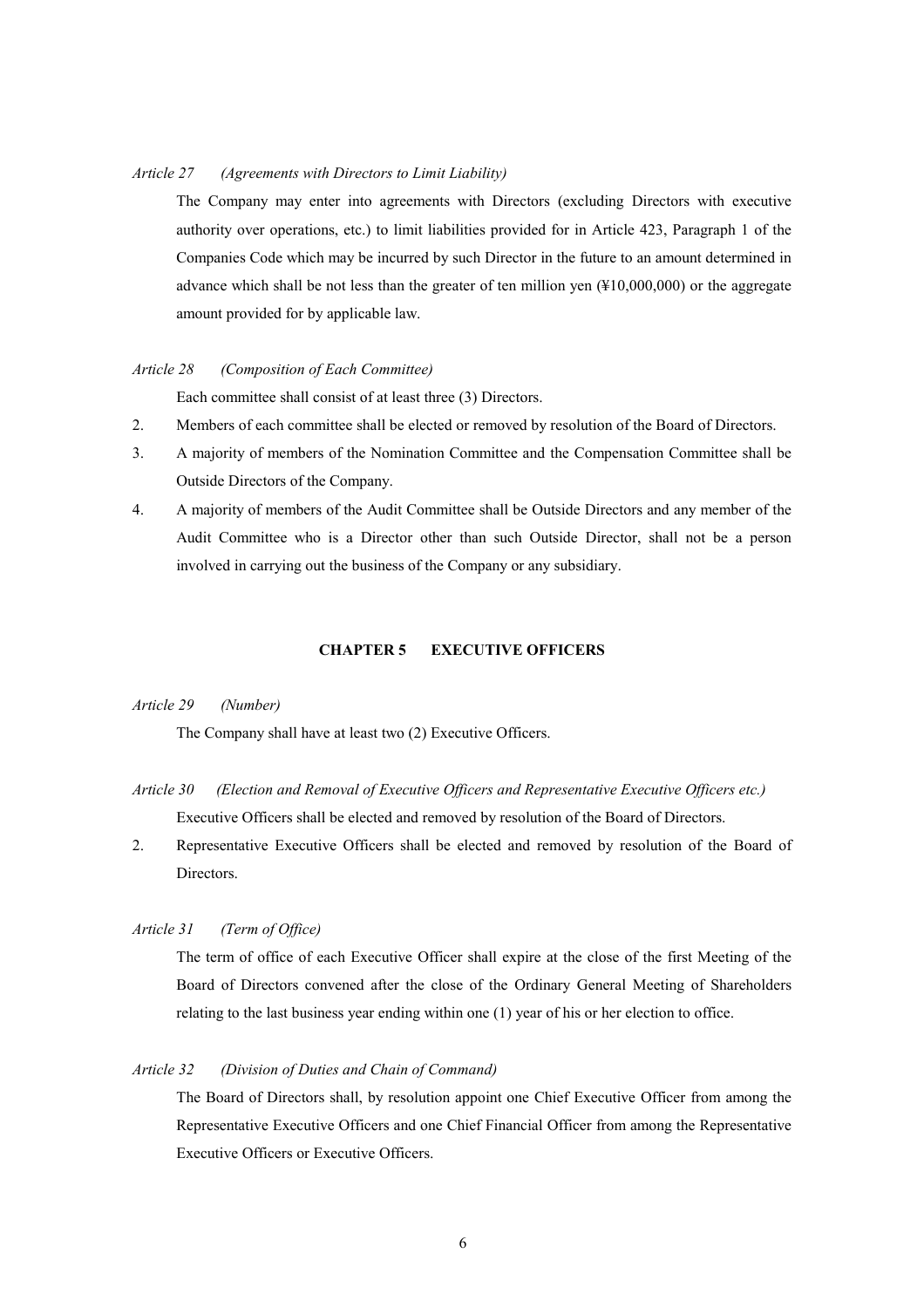2. The division of duties and the chain of command among Executive Officers shall be determined by resolution of the Board of Directors.

#### *Article 33 (Compensation)*

Compensation of Executive Officers shall be determined by resolution of the Compensation Committee.

#### *Article 34 (Exemption from Liability)*

The Company may, by resolution of the Board of Directors, exempt any Executive Officer (including any ex-Executive Officer) from liabilities provided for in Article 423, Paragraph 1 of the Companies Code.

#### **CHAPTER 6 AUDITOR**

#### *Article 35 (Election)*

The Auditor shall be elected by resolution of a General Meeting of Shareholders.

# *Article 36 (Term of Office)*

The term of office of the Auditor shall expire at the close of the Ordinary General Meeting of Shareholders relating to the last business year ending within one (1) year of the Auditor's election to office. However, unless otherwise resolved at an Ordinary General Meeting of Shareholders, the Auditor shall be deemed to have been reelected by such Ordinary General Meeting of Shareholders.

#### *Article 37 (Compensation)*

Compensation of the Auditor shall be determined with the approval of the Audit Committee.

#### **CHAPTER 7 ACCOUNTING**

#### *Article 38 (Business Year)*

The business year of the Company shall commence on April 1 of every year and end on March 31 of the following year.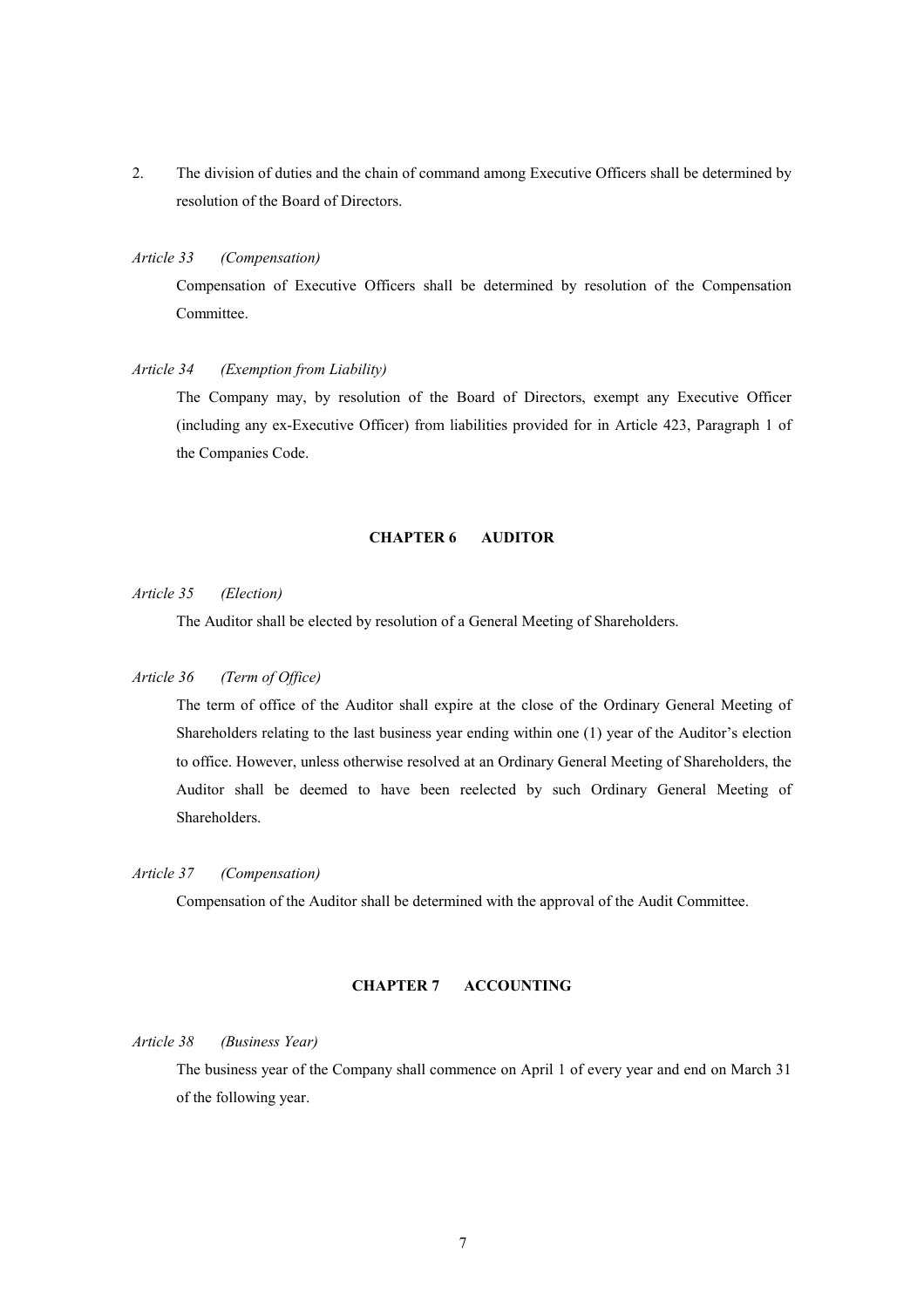# *Article 39 (Declaration of Dividends)*

The Company shall, by resolution of the Board of Directors, and not by resolution of a General Meeting of Shareholders, declare dividends, if any, and other matters provided for in each Item of Article 459, Paragraph 1 of the Companies Code.

# *Article 40 (Record Dates for the Dividends of Profit)*

Record dates for dividends shall be March 31 and September 30 of every year.

2. The Company may set a record date for a dividend other than the record dates set out in the foregoing paragraph.

# *Article 41 (Lapse Period for Dividends)*

The Company shall be relieved from liability to pay dividends which are not collected within three (3) years from the day on which such dividends first became due and payable.

# *Article 42*

Any items not provided under these Articles of Incorporation shall be governed by the Companies Code and other applicable law.

#### *Supplementary Provision*

Pursuant to the provisions of Article 426, Paragraph 1 of the Companies Code, to the extent permitted by applicable law, the Company may by resolution of the Board of Directors exempt any Statutory Auditor from liabilities incurred before the adoption of the Corporate Structure of company with Nomination Committees, etc of the Board.